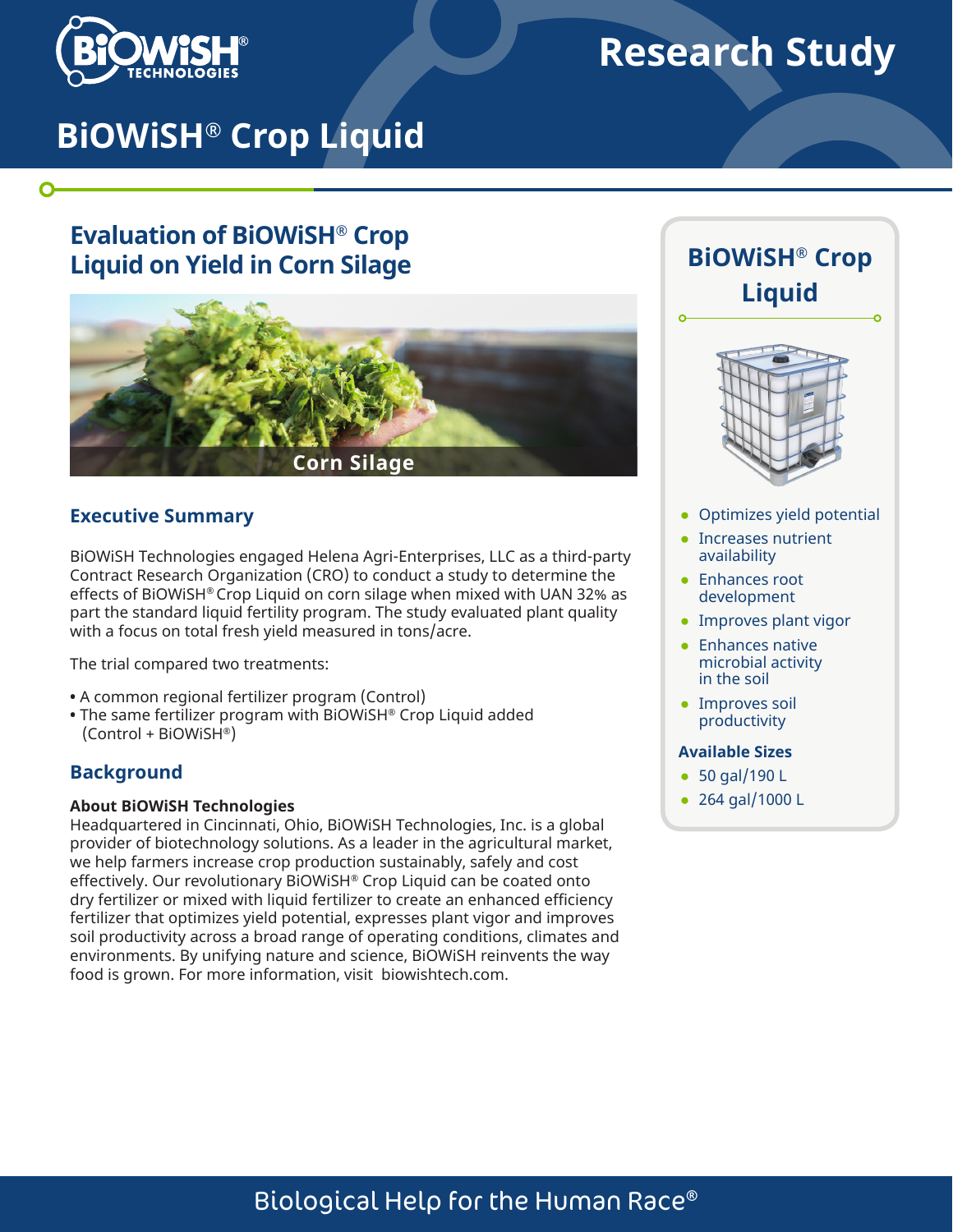#### **About Helena Chemical Company**

Helena Agri-Enterprises is a leading provider of crop production and crop protection products in the United States and worldwide. Headquartered in the USA, the company has been in the agronomic products supply business for more than 50 years and has expanded their contract research services over the last decade. As an independent CRO, Helena R&D is a team of highly trained and experienced study directors, field researchers, and support staff. They are one of several independent CROs that BiOWiSH Technologies, Inc. works with to independently evaluate our agronomy products.

## **Objectives**

The objective of the trial was to determine the effects of BiOWiSH® Crop Liquid on fresh corn silage when added to the standard fertility program.

### **Implementation Program**

This trial was conducted in a commercial silage corn field near Los Banos, CA. The field was planted in late-June, and the Control program consisted of a sidedress fertilizer application in mid-July at the rate of 55 gallons of fertilizer blend per acre (UAN 32% + Hydra-Hume + Trafix Zn) or 514.5 L/ha. The trial was set up in a split block with the BiOWiSH® treatment in an 18.2 acre (7.37 ha) treated section on the field. BiOWiSH® Crop Liquid was mixed with the liquid fertilizer at the manufacturer's recommended rate. The balance of the field received the standard fertilizer treatment. Plant height was measured at 10 different points on the treated and untreated sides of the field. Primary ear length, diameter and number of kernel rows were measured at these sites. Additionally, crude protein, TDN (total digestible nutrients) and RVF (relative feed value) were calculated from harvest samples.

Commercial yield weights were collected by recording weights of the truck loads from the treated section of the field and the truck loads from the grower standard section. The area harvested from each section was measured to determine fresh weight yield/acre.

| <b>Treatment</b>             | <b>Fertilizer</b>           | <b>Application Rate</b><br>gal/acre<br>[L/ha] | <b>Application Phase</b> |  |
|------------------------------|-----------------------------|-----------------------------------------------|--------------------------|--|
| Control                      | <b>UAN 32% N</b>            | 52.5<br>[491.1]                               |                          |  |
|                              | 2.0<br>Hydra-Hume<br>[18.7] |                                               | Sidedress                |  |
|                              | 0.5<br>Trafix Zn<br>$[4.7]$ |                                               |                          |  |
| Control +<br><b>BiOWiSH®</b> | <b>UAN 32% N</b>            | 52.5<br>[491.1]                               | Sidedress                |  |
|                              | Hydra-Hume                  | 2.0<br>[18.7]                                 |                          |  |
|                              | Trafix Zn                   | 0.5<br>$[4.7]$                                |                          |  |

*\*Hydra-Hume® and Trafix Zn® are registered trademarks of Helena Holding Company.*

*\*BiOWiSH® Crop Liquid used at manufacturer's recommended rate.*

# Biological Help for the Human Race®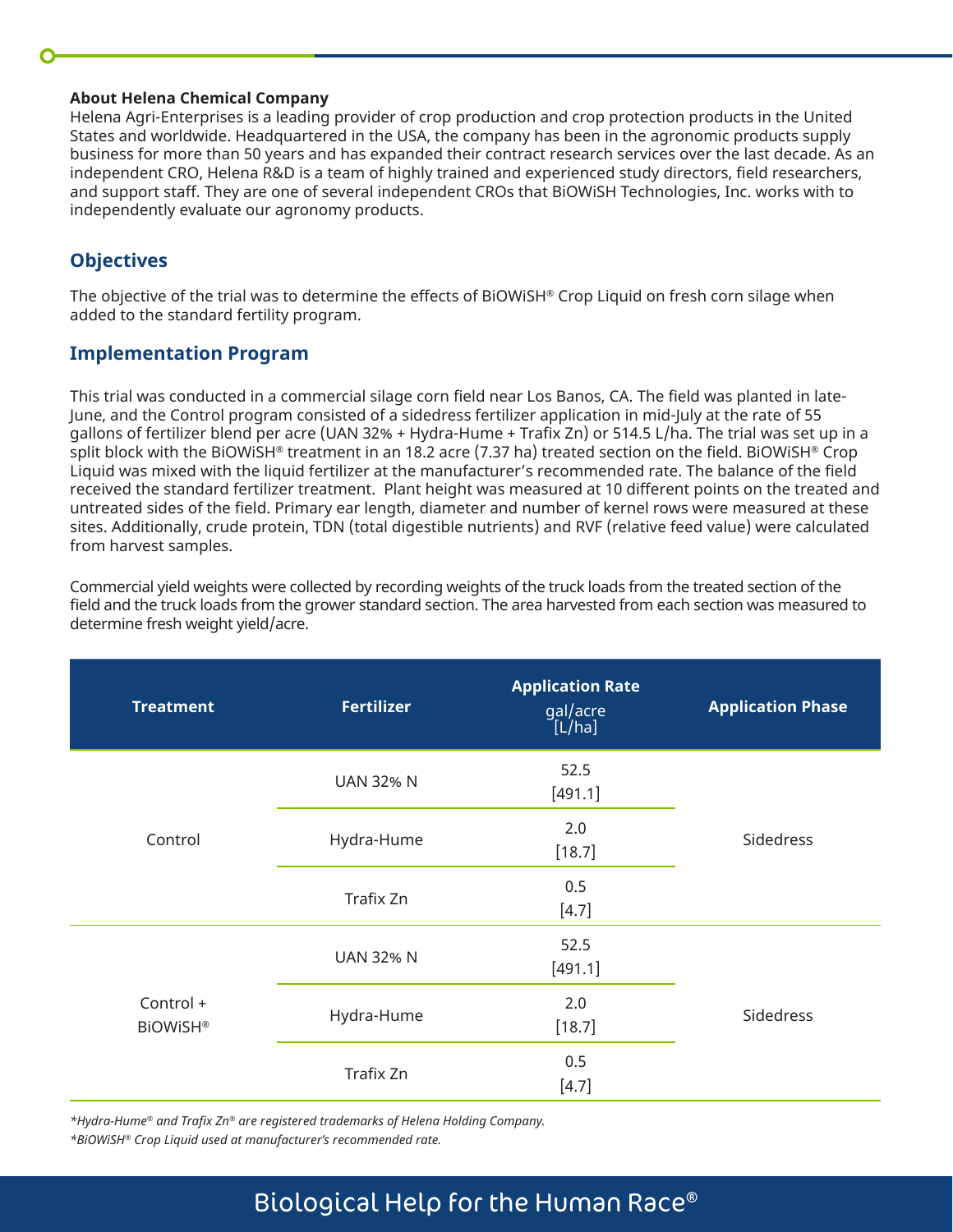### **Results**

There was a notable response in quality from the addition of BiOWiSH® observed in ear development measurements. Plant samples were collected and measured across ten sites within the plot areas. There were significant increases in ear length, ear diameter and kernel rows. Post-harvest silage samples also showed higher values for crude protein, total digestible nutrients (TDN) and relative feed value (RFV) for the BiOWiSH® treatment.

| <b>Treatment</b>             | <b>Ear Characteristics</b>         |                                      |                                                | <b>Feed Quality Analysis</b>    |                    |            |
|------------------------------|------------------------------------|--------------------------------------|------------------------------------------------|---------------------------------|--------------------|------------|
|                              | <b>Ear</b><br>Length<br>in<br>[cm] | Ear<br><b>Diameter</b><br>in<br>[cm] | <b>Kernel Row</b><br><b>Count</b><br># kernels | <b>Crude</b><br>Protein<br>( %) | <b>TDN</b><br>(% ) | <b>RFV</b> |
| Control                      | 9.8<br>$[25]$                      | 20.1<br>$[51]$                       | 14.9                                           | 8.07                            | 67.5               | 141        |
| Control +<br><b>BiOWiSH®</b> | 10.2<br>$[26]$                     | 20.8<br>$[53]$                       | 15.7                                           | 8.31                            | 69.3               | 174        |

Yields were measure with scales on the haulout trucks. The overall weight of silage was corrected for acreage to a "ton/acre" standard. The results show that BiOWiSH® Crop Liquid increased yield by 5.99 ton/acre (13.43 MT/ha) for a 32.9% increase over the Control. Overall, this yield increase led to a profit change of \$198 USD/ acre (\$490 USD/ha).

| <b>Treatment</b>             | <b>Yield</b><br>tons/acres<br>[MT/ha] | <b>Yield Increase</b><br>tons/acre<br>[MT/ha] | <b>Yield Increase</b><br>(%) | <b>Net Income</b><br>USD/acre<br>[USD/ha] | <b>Profit</b><br>Change<br>USD/acre<br>[USD/ha] |
|------------------------------|---------------------------------------|-----------------------------------------------|------------------------------|-------------------------------------------|-------------------------------------------------|
| Control                      | 18.18<br>[40.75]                      | $\overline{\phantom{a}}$                      | $\overline{\phantom{a}}$     | 525<br>$[1297]$                           | $\overline{\phantom{a}}$                        |
| Control +<br><b>BiOWiSH®</b> | 24.17<br>[54.18]                      | 5.99<br>[13.43]                               | 32.9                         | 723<br>$[1787]$                           | 198<br>$[490]$                                  |

*\*Calculations for conversions between imperial and metric units are based on the original source data; slight rounding differences may occur within reported publication values.*

*\*\*Net income is the crop value minus the fertility program cost. It does not account for non-fertility expenses.*

*\*\*\*Profit change is the difference between net income of the respective program and the Control.* 

# Biological Help for the Human Race®